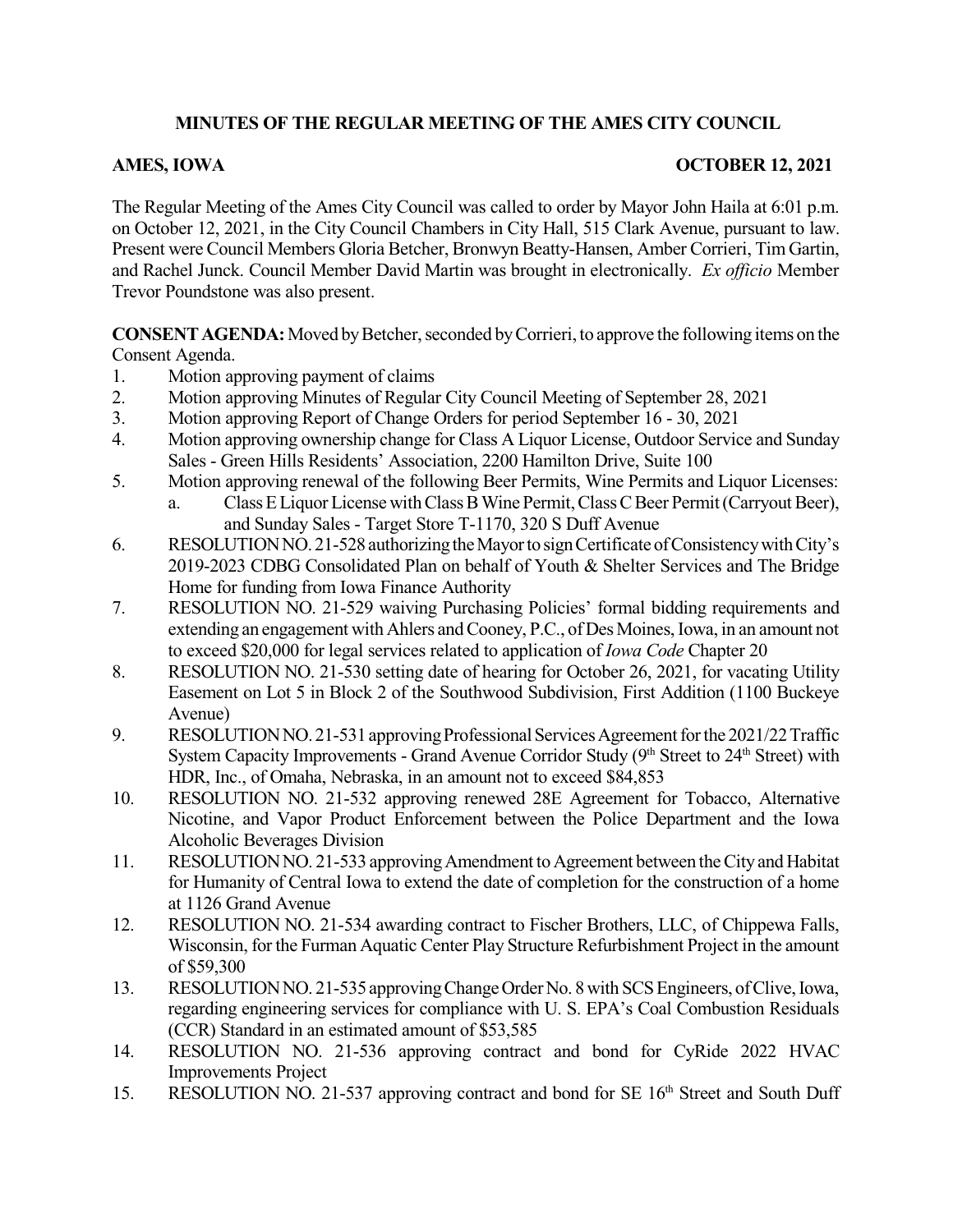Avenue Transmission Modifications

- 16. RESOLUTION NO. 21-538 approving Final Plat for Sunset Ridge Subdivision, Eleventh Addition
- 17. RESOLUTION NO. 21-539 approving Final Plat for Quarry Estates Subdivision, Fifth Addition
- 18. RESOLUTION NO. 21-540 accepting completion of 2019/20 Collector Street Pavement Improvements (Bloomington Road - Grand Avenue to Hoover Avenue)
- 19. RESOLUTION NO. 21-541 accepting completion of the Water Treatment Plant Lime Pond Underdrain Improvements project

Roll Call Vote: 6-0. Motions/Resolutions declared carried/adopted unanimously, signed by the Mayor, and hereby made a portion of these Minutes.

**PUBLIC FORUM:** Mayor Haila opened Public Forum.

Richard Deyoe, 505-8th Street, #2, Ames, Iowa, stated he was hoping to speak later regarding the creation of the Resident Police Advisory Committee. Mayor Haila indicated that the item Mr. Deyoe was referring to was for third passage and adoption of the Ordinance and no public input would be taken; that is why he asked him to speak during Public Forum. Mr. Deyoe noted that a couple years ago he had wanted to put an ad in the *Tribune* stating that "the government should allow all citizens love." He had spoken to someone at the *Tribune* and was told they didn't understand what the ad was about and refused to publish it.

Public forum was closed when no one else came forward to speak.

**PRESENTATION OF 2021 RESIDENT SATISFACTION SURVEY RESULTS: Public Relations** Officer Susan Gwiasda presented highlights from the 39<sup>th</sup> Annual Residential Satisfaction Survey. Ms. Gwiasda noted that it was an unusual year to take a survey, but overall, the results were consistent with previous years. She commented that assistance was received from the Institute for Design Research and Outreach (IDRO), College of Design. Surveys were mailed to 1,350 randomly selected utility users and 1,000 were emailed to randomly selected Iowa State University students. There were 600 surveys returned, which was down from 2020 (804). Of the 600 surveys 22% were from non-students and 54% were from students (all online). She noted that each survey that is sent out includes a cover letter from the Mayor and the 12-page survey. As a thank-you, a coupon isincluded in the mailing as an incentive gift to either have a free entry into the Furman Aquatic Center or \$2.00 off a book at the Library. There is also an entry formto complete; where the Mayor drawstwo winners who receive gift certificates.The completed Survey results will be placed on the City of Ames website under the City Manager's Office.

Ms. Gwiasda mentioned that regarding "On-going service priorities" the programs that citizens requested more funding in were: Arts Programs, Fire Protection, Human Service Funding, and Law Enforcement. Following the pandemic, derecho, and the drought, stormwater drainage improvements fell out of the top three priorities and were replaced by improvements to existing parks. She speculated that this change could be due to the current drought that the City is experiencing, which is not causing any stormwater drainage problems, plus due to COVID, there are more people who are going outside. Ms. Gwiasda explained that this would be a good item to watch in the next few years to see if there are continued changes. One of the questions asked on the survey was "Did you experience a power outage?" and for 2021, there were 80 citizens who reported yes versus only 48 in 2020. This significant increase was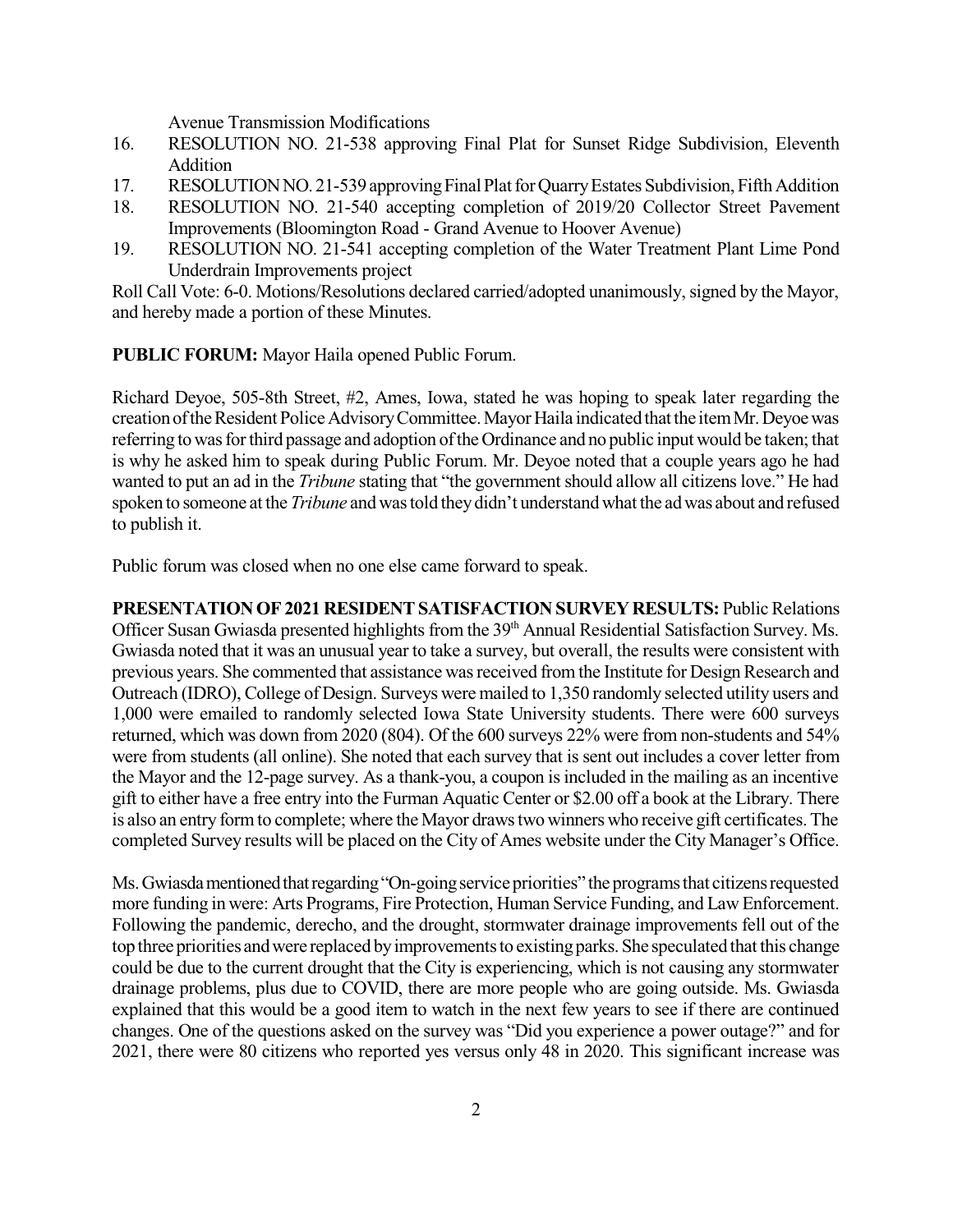probably due to the derecho. The preferred method of information dissemination was email along with letters and then social media. Overall, a total of 97% of Ames residents ranked their overall satisfaction for City services as Good/Very Good. Ms. Gwiasda said that even though 2020 was a difficult year, the City still ended on a high note.

Council Member Betcher commented that she was surprised that the ratings were as high as they were, and that the City didn't see the anomalies it was expecting to see after everything that happened in 2020.

Ms. Gwiasda reminded the Council that she will be coming back to the Council next year to take suggestions for any changes to make to the 2022 survey.

**LONG-TERMLANDLEASEWITHHEARTLANDSENIORSERVICESASREQUESTEDFOR** THE CONSOLIDATION OF TWO LOTS AT 205 S. WALNUT: City Manager Steve Schainker said that the City of Ames has worked with Heartland Senior Services for several years. The property at 205 S. Walnut Avenue was purchased by the City from the Ames Community School District to house the senior day-care program administered by Heartland Senior Services with CDBG funds. The City has leased the building and land to Heartland for many decades. The building has exceeded its useful life; therefore, a new facility providing Heartland's much-needed services is warranted. Mr. Schainker explained that the strategy now isto build on the existing site and because the land is owned by the City of Ames it requires City Council approval. Mr. Schainker stated that if the Council approved moving forward, staff will prepare a long-term lease with Heartland Senior Services; in return the City will make sure the site is used as a senior day-care program only for the length of the lease. To move forward, there will be two items that will need to be done: 1) accept the deeding of a small parcel to the south of the building currently owned by Heartland adjacent to the City's property and consolidate the two properties into a single lot of approximately one acre, and 2) lease the combined property to Heartland for 50 years in exchange for \$1, with options to renew.

Council Member Gartin felt that Heartland Senior Services provides an essential service and an updated facility would reflect the community's values.

Moved by Betcher, seconded by Junck, to direct staff to prepare a long-term lease with Heartland Senior Services, as requested, for approximately one acre at 205 S. Walnut. Vote on Motion: 6-0. Motion declared carried unanimously.

**STAFF REPORT ON ARTISTICALLY-PAINTED FIRE HYDRANTS:** Assistant City Manager Brian Phillips noted that this item was in response to the Council's direction to gather feedback from City staff regarding the concept of an Artistic Fire Hydrant Painting Program. Feedback was gathered from the Fire Department, Public Works, and the Public Art Commission to identify potential challenges with the project. He mentioned there were some concerns about the Program, including maintaining the operation of the fire hydrants, visibility, the scale of this kind of Program, managing the Program, and maintaining the paint on the hydrants. The Public Art Commission has a number of active initiatives and had indicated at its last meeting that they preferred not to take on anything additional at this time.

Fire Chief Rich Higgins mentioned that in Ames there is a great water distribution system. He stated that the National Fire Protection Association (NFPA) Standard 291 allows fire hydrants to be painted a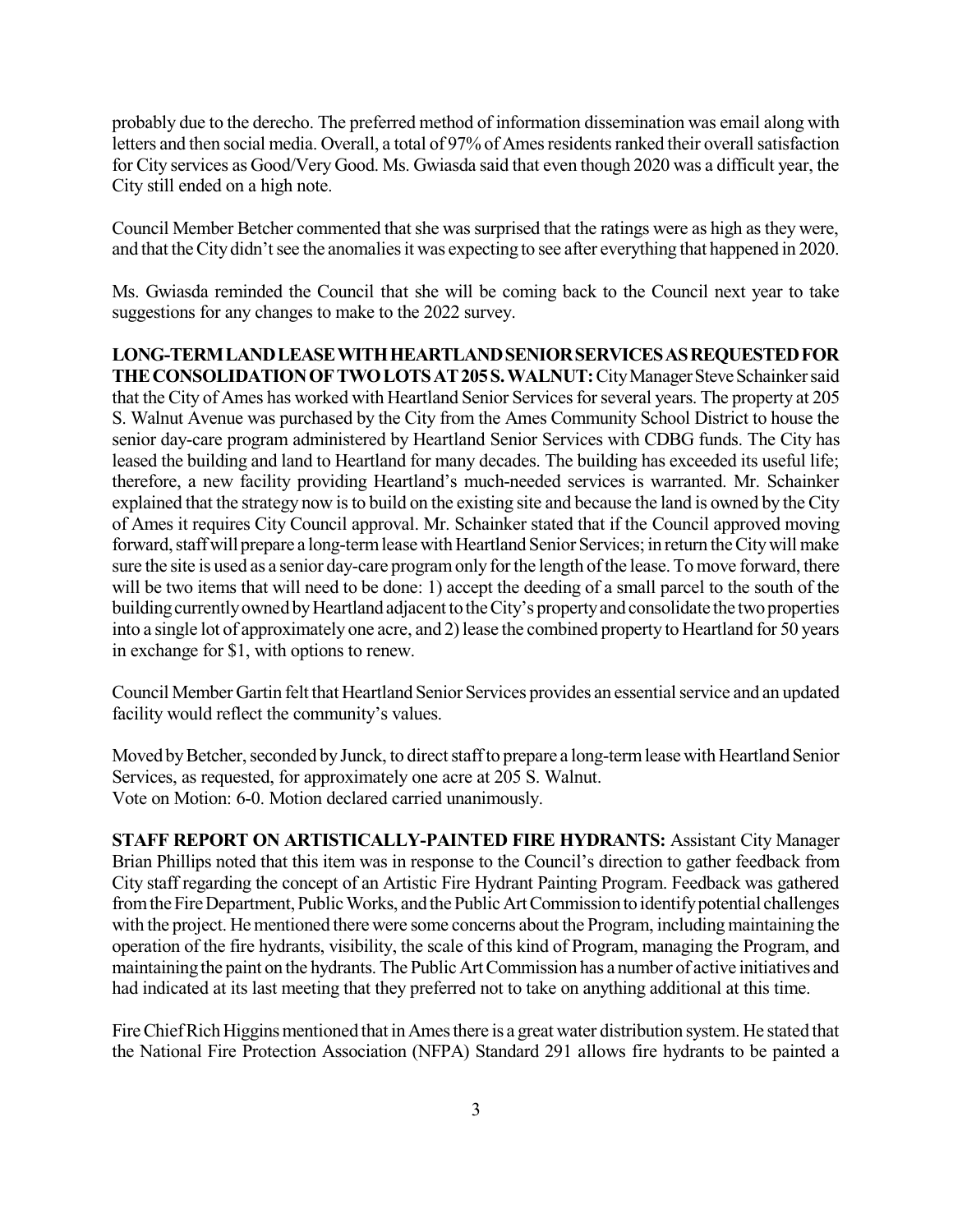different color if there are different water flow requirements. The City can adopt a local standard that allows the hydrants to be painted a different color; which the City has done through the Statewide Urban Design and Specifications(SUDAS). All fire hydrants are painted green, which creates uniformity, and in fire service this equals safety which equals efficiency. Chief Higgins stated that when a firefighter pulls up on a scene, they want to spend more time making sure everyone is out of the property and the fire is contained opposed to looking for a fire hydrant. He explained that at this time staff has no desire to start changing the colors of the hydrants in the community.

Mr. Phillips explained that there were two options for the Council to choose from. Option 1 wasto not implement a fire hydrant painting at this time, and Option 2 was to direct the Public Art Commission to work with City staff to develop a formal fire hydrant painting program. He also indicated that the original requestor had proceeded to paint a hydrant adjacent to his house and would need direction from the Council about what to do with the painted hydrant. If the Council chooses to not proceed with the Program, staff would proceed to repaint the fire hydrant back to its original color. It was staff's recommendation to not implement a fire hydrant painting at this time and proceed with repainting the one hydrant back to its original color.

Mayor Haila asked if any City Ordinance indicates what a citizen can and can't do regarding fire hydrants. Mr. Phillips noted there were two sections that would relate to this topic. One section relates to interfering with hydrants and altering it in any way. There were also a couple areas of State Law and City Ordinance that speak to unauthorized "tinkering" of fire hydrants.

Moved by Gartin, seconded by Junck, to approve Option 1, which is to not implement a fire hydrant painting program at this time.

Vote on Motion: 5-1. Voting Aye: Beatty-Hansen, Betcher, Corrieri, Gartin, Junck. Voting Nay: Martin. Motion declared carried.

Moved by Gartin, seconded by Betcher, to direct staff to repaint the fire hydrant that was previously decorated by a citizen.

Vote on Motion: 6-0. Motion declared carried unanimously.

Council Member Martin said he voted against Option 1 because he thought the "gist" of the motion was to never pursue a fire hydrant painting program, but he knows that is not what the motion said. He felt it would be good to revisit this idea after the Public Art Commission has the capacity to review the information. Mr. Martin stated that when looking at future projects for next year he hoped this topic would come up again.

**DISCUSSIONREGARDINGADOPTIONOFNEWWARDSANDPRECINCTSFOLLOWING STATE REDISTRICTING:** City Attorney Mark Lambert explained that the Legislature is in the process of redistricting. Thisis done to draw new lines defining U.S. Congressional districts, and Iowa House and Iowa Senate Legislative Districts. Redistricting is done every ten years after a census is done. The census is usually done in the Spring, but there was a delay and the information wasn't available until September 2021. On October 5, 2021, the Legislature considered and rejected the first set of maps. It is expected that the second set of maps would be ready by October 21, 2021. Mr. Lambert stated that if the second map is adopted, the City of Ames has a little more time to draw new wards and precincts,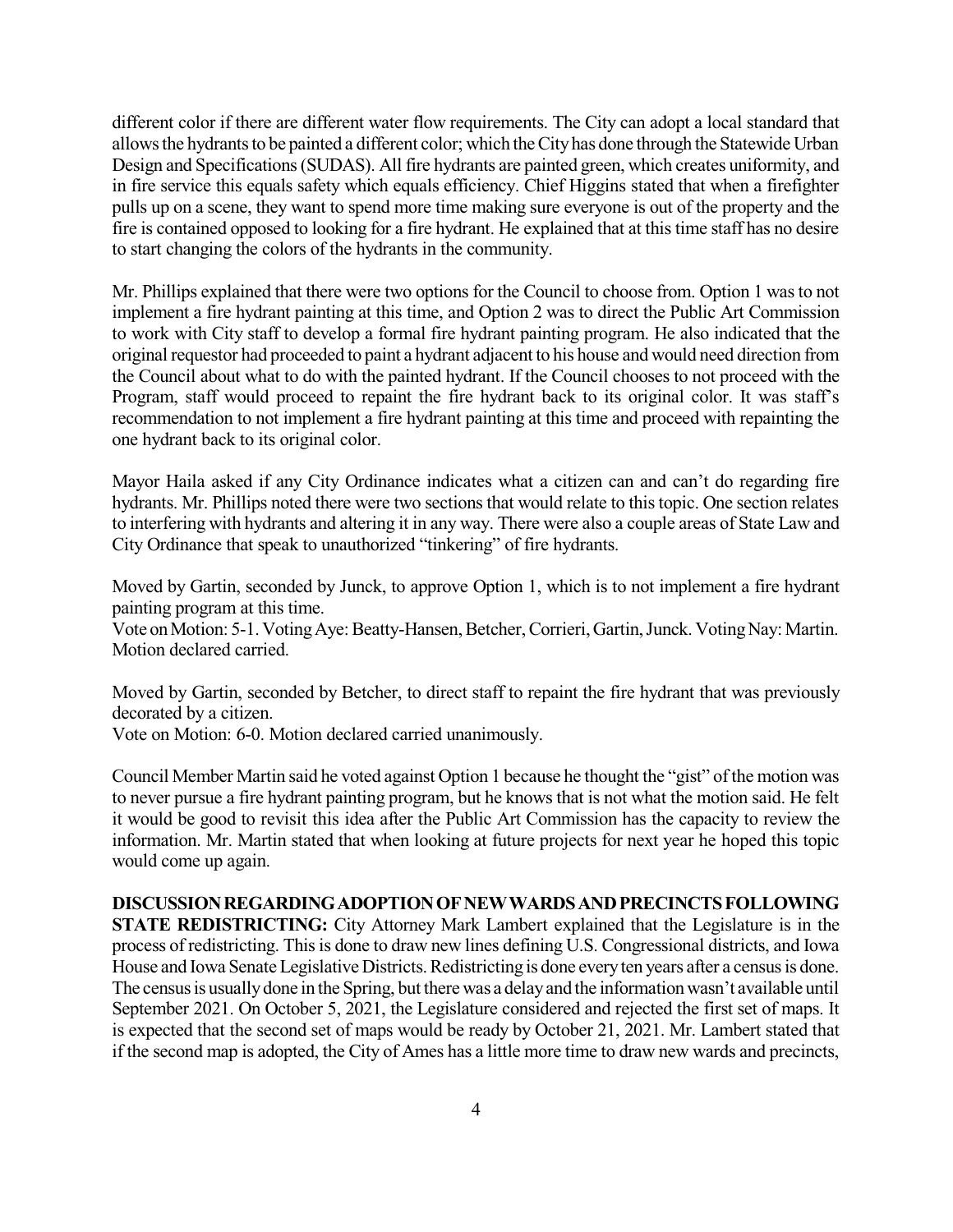which is the Council's responsibility. If the Legislature rejects the second set of maps, it is likely that by mid-November, the Legislature will approve the third/final set of maps, which would give the City a very small amount of time. The wards and precincts at the City and County level have to be done by January 15, 2022, according to Iowa law, unless that deadline is extended, and per City Attorney Lambert, the extension is not expected to happen. The purpose of Mr. Lambert's memo was to give the Council an overview of the process and give them a "heads-up" that staff will need to move expeditiously when the Legislature approves the maps. He mentioned that in speaking with Story County Auditor Lucy Martin, she explained that the County will draw wards and precincts for the entire County. The Auditor's office felt it would be easier to plot out the entire County opposed to leaving out the City of Ames and doing the rest of the County. Mr. Lambert noted that precincts have to fit within a State Legislative District, the population cannot exceed 3,500 people, must be contiguous, and must follow "census blocks boundaries," etc. He mentioned that the Iowa Secretary of State's office had purchased software to help with re-precincting. GIS Coordinator Ben McConville has gone through training to use the software and to create a map for the City of Ames.

Council Member Gartin wanted to know what the City had previously done regarding the maps. Attorney Lambert said that ten years ago the City had drawn its own maps. Mr. Gartin asked if it is a burden on staffto have theCity create its own map. Mr. Lambert explained that he had spoken with Mr. McConville and wastold it would take a couple of daysto draw a map; however, the Legal Department would need to write a detailed Ordinance.

Council Member Martin wanted to know what level of direction the Council should give regarding the maps. He inquired if the Council directed staff to go ahead and draw the maps, would there be any reason that the Council would expect the maps from the County to be a lot different. Attorney Lambert indicated that he couldn't imagine that the maps would be a lot different. All the wards would need to approximately have the same amount of people in them and the wards have to be contiguous and compact.

Council Member Junck inquired what the time constraints would be if the Council waited for the map from Story County before the City drew its own. Mr. Lambert anticipated it would take a couple of weeks after the Legislature approves the maps and adopts the State Plan.

Moved by Gartin, seconded by Corrieri, to approve Option 2, which was to have City staff prepare a second map so that more than one map can be considered.

Council Member Beatty-Hansen commented that she would rather prefer to see what the County Auditor does.

Council Member Gartin mentioned that this is not something this Council has done before. Historically, the City has prepared its own map and he wanted to make it a staff-driven exercise. Mr. Gartin felt the City should do their own.

Vote on Motion: 3-3. Voting Aye: Betcher, Corrieri, Gartin. Voting Nay: Beatty-Hansen, Junck, Martin. Motion failed.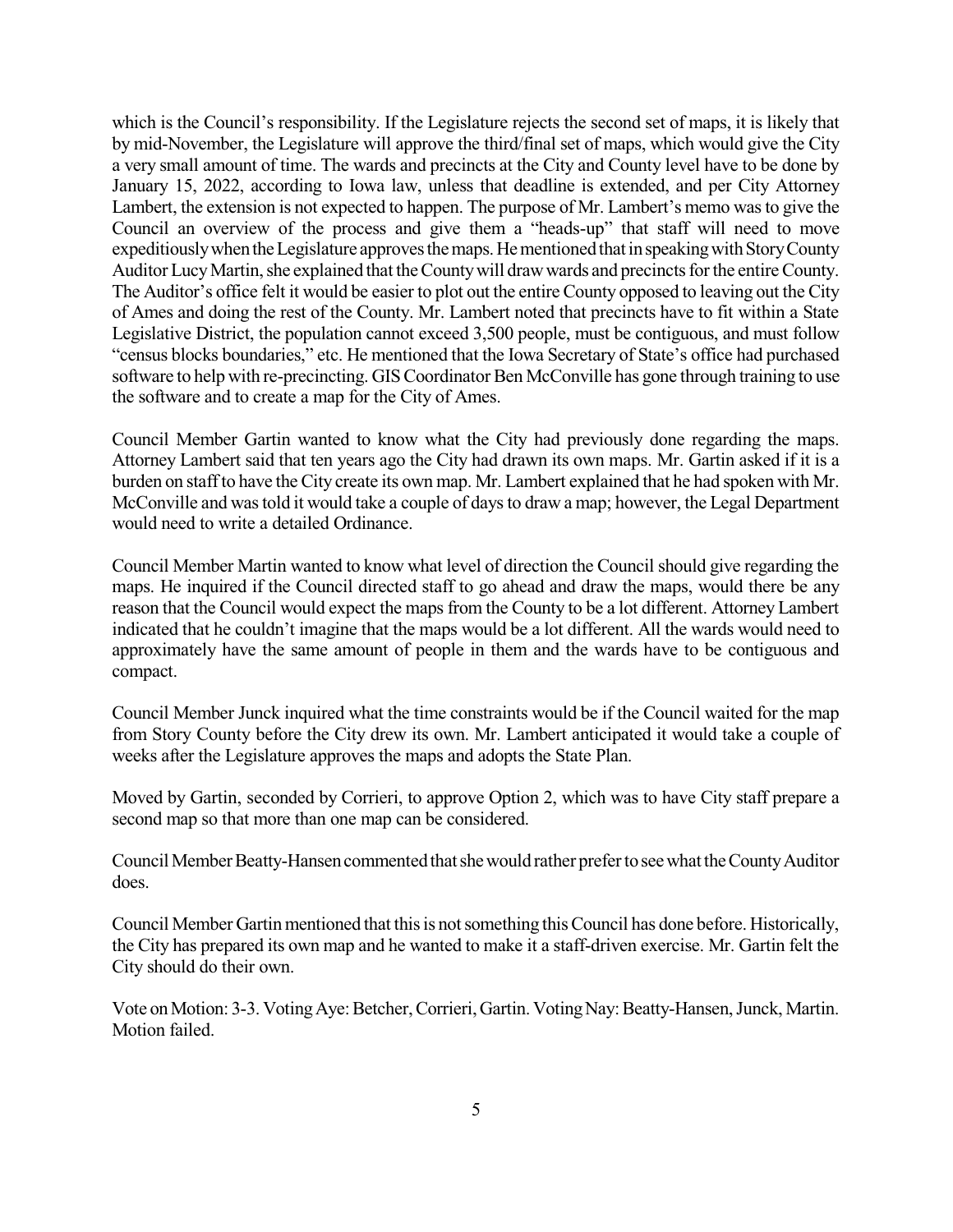Moved by Junck, seconded by Beatty-Hansen, to approve Option 1, directing staff to wait until the Council sees the map produced by the Story County Auditor, and then decide whether to adopt that map or request City Staff to develop an alternative map.

Council Member Martin said that he was having difficulty understanding how anyone else's map would compare to what the City would do, but doesn't see a problem with having someone else do the work of putting a map together.

Vote on Motion: 5-1. Voting Aye: Beatty-Hansen, Betcher, Corrieri, Junck, Martin. Voting Nay: Gartin. Motion passed.

**STAFF REPORT ON AMES 2040 PLAN COMMENTS:** Planning and Housing Director Kelly Diekmann noted that attached to the Staff Report were all the comments that were received regarding the Ames 2040 Plan. Mr. Diekmann mentioned there were some questions about the map itself regarding Land Use Designations and staff has some other edits they would like to make to the map after reviewing the comments. He noted that staff will be coming before the Council at the next meeting to review the recommended map changes. Staff is looking for any feedback from the Council, and if more time is needed to review the comments, that would be fine, but would need to have direction at the next City Council meeting to keep on schedule.

Council Member Betcher noted that the Council received a very lengthy email concerning this topic earlier today, and she would like to have more time to review all the input that was received from the community. Ms. Betcher was supportive of not giving any direction tonight and waiting until the next meeting.

Council Member Beatty-Hansen said she also liked the idea ofwaiting until the next meeting to provide feedback.

Mayor Haila indicated that he had had a previous discussion with a citizen who had inquired about the Residential Low-Density Park (RLP) or a manufactured home park. The Mayor noted it was not referred to anywhere in the Plan and wanted to know if there was an appropriate place to put the RLP. Director Diekmann explained that in the Land Use Chapter with each designation, whether it is Residential Neighborhood (RN) or not, there is a corresponding Zoning District listed for educational purposes. It was pointed out that RLP is not in any of the Land Use Designations, but later in the Chapter under the "matrix of compatibility." RLP is listed as provisional within RN-3 (suburban medium and high-density designation). If staff were to follow current policy the RLP would be in RN-3, subject to a rezoning and site planreviewbyCityCouncil.ManyRLPs are currentlylocatedin high-densitydesignations.Director Diekmann indicated it could be a policy question as to if RN-3 should be located in a low- or highdensity land use designation. The 1997 LUPP says a RLP could be placed in either density. The Mayor asked if the matrix gave any indication if a RLP should be in low or high density. Mr. Diekmann stated that it indicates "provisional" for both densities. It was asked if Director Diekmann had a recommendation of where to put a RLP. Mr. Diekmann indicated that very few Comp Plans take that specific land use into significant consideration and it is often relegated as a secondary status as it is not a common development pattern. He felt it would be up to the Council as to where they felt the RLP should go. Director Diekmann felt it should go into RL-5 as that is where most RLPs are, but if the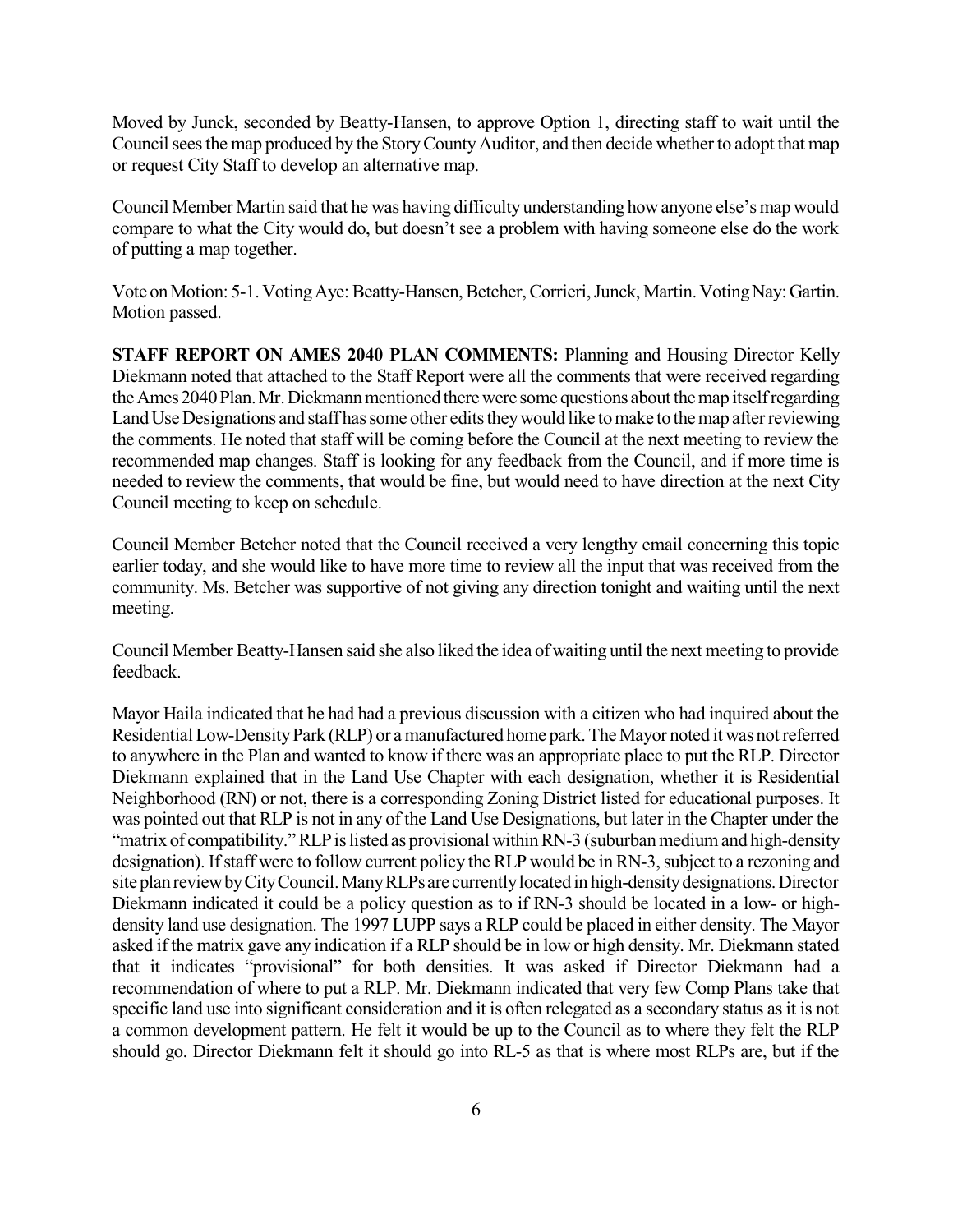Council wanted to indicate other zones, that would be possible as well.

Moved by Gartin, seconded by Junck, to direct staff to add the RLP Zoning District as a corresponding zoning district for both RN-3 and RN-5.

Council Member Martin stated he was looking at the chart on Page 70 of the Draft Ames 2040 Plan, specifically at RN-3 (Expansion) and RN-3 (Multifamily) and asked if he was reading that correctly. Director Diekmann indicated that there was a typo as RN-3 (Multifamily) should be RN-5 (Multifamily).

Vote on Motion: 6-0. Motion declared carried.

Council Member Gartin said that he would like to have more time to review the comments and asked if everything would be updated on the City website to be in one location. Mr. Diekmann noted that everything that was in the Council's packet was everything he had received except for the email from Scott Renaud that was received earlier. Mr. Gartin wanted to know if additional feedback could still be received. Mr. Diekmann noted that citizens can still submit comments through the website or through planning staff for the next couple of weeks. Director Diekmann will email any new information that comes in to the Council.

On October 26, 2021, Mr. Diekmann will be coming before the Council asking for changes to the map and any additional changes that are recommended before the Public Hearing will start.

Mayor Haila opened public input and closed it when no one came forward.

Director Diekmann noted that when it comes to the map, one thing that the Council will hear is what is the level of precision on the map. Commonly Comp Plans are not meant to be precise, but a little "fuzzy" on the boundaries. He thought that one area that will have a lot of discussion will be the Natural Area Designations. The style of map that the Council has seen before shows property lines and will not be to the inch level on the map. He mentioned that the Council did not have the Implementation Chapter of the Plan, and staff intentionally did that as they wanted to know where they were going with the Plan before staff wrote how the implementation was going to happen. Director Diekmann suggested that, due to the nature of the Plan, staff should catalog every action and policy in it and say it has a certain timeline or is an ongoing activity. He felt there were 10-15 significant projects that need to happen, and Council needs to make a list of what staff needs to work on as a City for the next 10-15 years.

**STAFF REPORT ON SETBACKS FOR ACCESSORY STRUCTURES AND DETACHED** GARAGES ON SINGLE-AND TWO-FAMILY LOTS: City Planner Benjamin Campbell explained that Grant Thompson of 407 Pearson Avenue in Country Club Estates contacted Council regarding his inability, by*Code*, to demolish and rebuild an existing non-conforming garage. The accessory structure is considered nonconforming regarding the setbacks. The current garage is deteriorating, and Mr. Grant would like to replace it in the same location. Remodeling and rehabilitation of the garage would be permitted by the Zoning Ordinance; however, replacement of a nonconforming structure is prohibited. The current garage is approximately six feet from the rear (west) property line and estimated to be several inches from the side (north) property line. The minimum setback in the Residential Low Density (RL) requires a minimum setback of 20 feet from the rear property line and eight feet from the side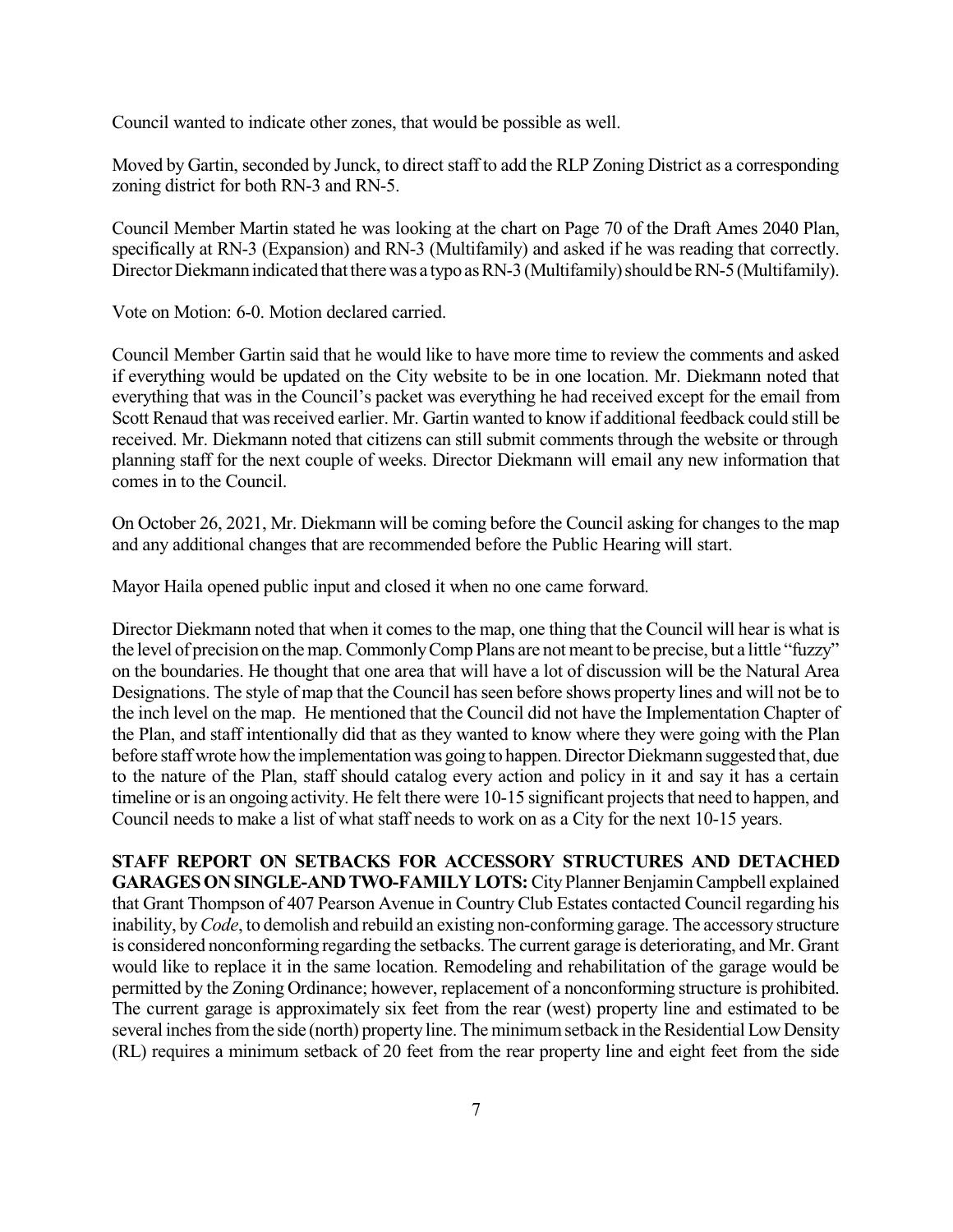propertyline. Although theZoningOrdinance has exceptionsfor accessorybuildingsthat allowreduced setbacks of as little as three feet, they do not apply in this situation. There is no allowance to rebuild or place a structure at a setback of less than three feet anywhere within the single-family zoning district. The homeowner could build a new garage on the property by complying with the setbacks, but doing so would significantly reduce the usable area of the rear yard. The nonconforming standards apply uniformly acrossthe City for all types of structures. While having a garage is not a right guaranteed by the Zoning Ordinance, nor is it even required, it is generally recognized as desirable along with having usable yard space on a property. Mr. Campbell noted that the City does allow for accessory structures to encroach into setbacks per *Code* Section. 29.408(7)(a)(i); however, it does state that "a detached garage or accessory building wholly...," and the word "wholly" has been interpreted as that the accessory structure can be three feet from the property line if it is "wholly" within the rear yard/completely behind the primary structure. Mr. Campbell noted that staff had done a visual survey in Old Town and the neighborhood south ofCampus and found that over 600 properties have nonconforming structures. Staff also looked at Accessory Structure Ordinances for Ankeny, Des Moines, West Des Moines, and Iowa City. Each city had different standards, but were generally three to five feet for setbacks of accessory structures. Planner Campbell stated that the options available for the Council were to:

- 1. Modify Setbacks for All Accessory Structures (New and Existing)
	- a. Adjust the rear yard exception to apply across the rear yard (from side lot line to side lot line, behind the primary structure) regardless of whether it is partially in a side yard.
	- b. Change the side-yard setbacks as well as when the structure is located within a rear yard by allowing for side setbacks to also be reduced to three feet.
- 2. Create Reconstruction Standards for Nonconforming Accessory Structures
- 3. Amend the Zoning Ordinance to address both Option 1 and 2
- 4. Modify "Minor Area Modification" Exceptions to include Accessory Structures
- 5. Decline the request

Council Member Gartin mentioned that there was another benefit to Option2 that was not noted, and that was that the community would benefit from having buildings that were falling apart be replaced. He said that he was leaning towards Option 2.

Council Member Beatty-Hansen commented that she liked Option 2 as well, but was leaning more towards Option 3 as it had parts of Options 1 and 2. Council Member Junck stated she was leaning towards Option 3 as well as it doesn't just focus on only non-conforming garages, but also allows for other opportunities for other types of garages. Ms. Beatty-Hansen stated that the properties need to be maintained in order to maintain a good quality stock of housing and accessory structures.

Council Member Betcher noted that in her neighborhood there is a garage that is within inches of the property line, and there are a number of houses that have a similar situation. She was concerned about how much additional paving there might be in order to create conformity. Ms. Betcher asked if there was a planning reason to seek conformity. Director Diekmann explained that once a standard isset, the City is expected to have it be applied equally.

Council Member Beatty-Hansen asked if the Council was going to make a motion regarding Option 1 would they need to specify Option 1A or Option 1B. Director Diekmann confirmed that was correct as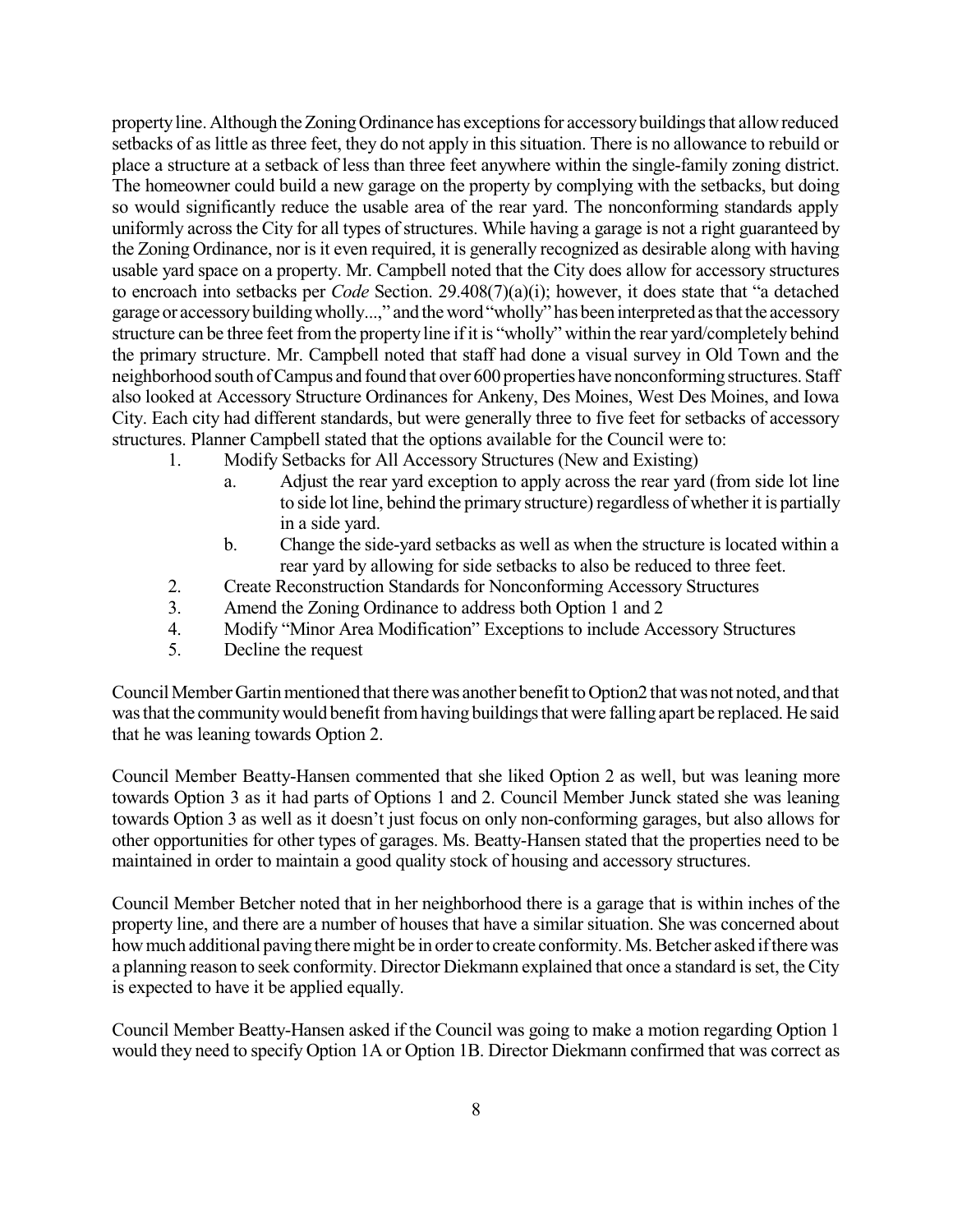Option 1A and 1B are different. He noted that there are a lot of nuances to zoning. Accessory garages are controlled by 25% of a rear yard being able to have accessory structures, height restrictions, and the maximum size is 900 square feet. Another issue is that a garage is an accessory, so it is supposed to be subordinate to a house, which means a garage can't be bigger than the house.

Council Member Gartin inquired what other communities were doing regarding rebuilding. Mr. Campbell stated he did not research that particular criteria, but could go back and get more information if the Council wanted. Mr. Gartin said to look at Iowa City asthey have a similar housing development to Ames, but doesn't know if that would be a worthwhile thing to pursue. He asked staff to explain the difference between Options 1A and 1B. Director Diekmann explained that Option 1A would legitimize a three-foot setback for any structure whether it is behind the primary structure or not; Option 1B would give relief to the side setback. Mr. Gartin asked if Option 1B would help more people. Mr. Diekmann stated that Option 1B would help the narrower lots that are trying to get the garage to work to maneuver around the house while trying to get a straight alignment. Council Member Junck asked if they could move to approve Option 1A, Option 1B, and Option 2. It was confirmed that could be done.

The Mayor wanted to clarify that the recommended changes would apply to the entire City, not just Old Town, Campustown, and overlay areas. Mr. Diekmann stated that under Option 1A and 1B, it would be universal across the City. Council Member Gartin commented that he doesn't believe there would be those types of accessory buildings in newer developments as the developer wouldn't have been able to get a building permit. Council Member Beatty-Hansen agreed and noted that some areas aren't in bad shape yet. Mayor Haila said he was trying to weed out any possible challenges.

Council Member Martin mentioned that this topic was interesting as there would be a trade-off; there might be more configurations available iftheCouncil chose Option 1Aand 1B. He wasleaning towards asking for Option 1A and Option 2. He felt that finding middle ground would be the way to go.

Council Member Gartin noted that Option 1A would create some limitations, so if someone says, "I don't like my neighbor so I am going to put my gazebo as close to the lot line as possible," and Option 1A would create some spacing as opposed to going with Option 1B.

Council Member Betcher mentioned that the Council will be discussing Accessory Dwelling Units with the Ames 2040 Plan and wanted to know how this change would affect the Plan. Director Diekmann explained that there will be a whole set of new standards for Accessory Dwelling Units. He commented that whatever the Council decides will be brought before the Planning & Zoning Commission and public input will be asked for at that time, and then a Hearing will be held with the City Council.

Mayor Haila opened public comment.

Grant Thompson, 407 Pearson Avenue, Ames, stated that in staff's visual survey they had identified more than 50% of the properties would apply to the issue of setbacks. He mentioned that the perimeters could be expanded, but felt that one way or another something needed to be done. Mr. Thompson explained that with the modern aesthetic of homes, there is typically an attached garage in the forefront, while in the past there would have been a house and a detached garage in the back of the house. He noted that garages aren't built in the back of the home anymore. He explained that when discussing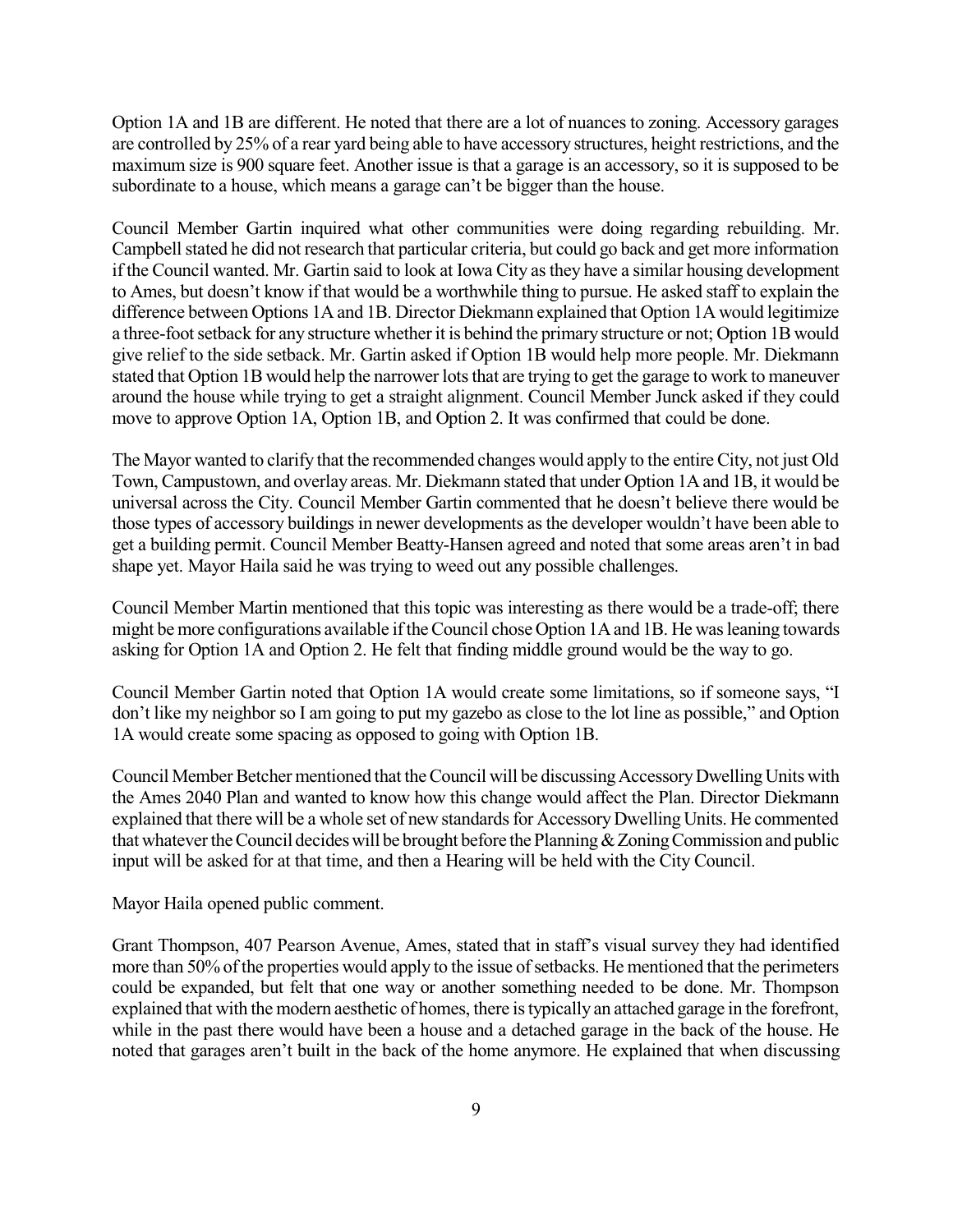options, Option 1A would be more beneficial to him. Option 1B would only allow his garage to be the width of his driveway and he would still have to move his garage to make the side-yard setback. This would not work for the turn radius of modern vehicles. Mr. Thompson pointed out that if the idea is to compact communities, reuse, and reinvest in the current building stock, the ability to put back what was there holds value. Council Member Beatty-Hansen asked if Option 2 would be helpful to Mr. Thompson. He commented that Option 2 would allow him to rebuild with the same footprint. Mr. Campbell noted that if the owner was to take down the garage and rebuild exactly as is, it would still be a small garage that doesn't fit current standard size vehicles.

Shari Reilly, 53273-110<sup>th</sup> Street, Story City, stated that she wanted to speak on the effect some of these garages have on neighbors. She explained that people buy homes based on what they see when they buy it and if the accessory buildings are already there, she doesn't see why it would be a problem if the structure was rebuilt with a similar footprint. Ms. Reilly didn't feel that the neighbor issue was significant.

Public comment was closed by the Mayor when no one else came forward.

Moved by Gartin, seconded by Martin, to approve Option 1A and Option 2: Modify Setbacks for all Accessory Structures (New and Existing) to adjust the rear yard exception to apply across the rear yard (from side lot line to side lot lint, behind the primary structure) regardless of whether it is partially in a side yard. This would allow for a rear three-foot setback for any structure located behind the home, but still require a 6-or 8-foot side yard setback that applies across the City; Create Reconstruction Standards for Nonconforming Accessory Structures.

Vote on Motion: 6-0. Motion declared carried unanimously.

Director Diekmann mentioned that this item will go before the Planning & Zoning Commission in November and then come back to the Council.

**DISCUSSION OF HOME - AMERICAN RESCUE PLAN GRANT AGREEMENT WITH THE DEPARTMENT OF HOUSING AND URBAN DEVELOPMENT:** Housing Coordinator Vanessa Baker-Latimer noted that a Grant Agreement came in the mail prior for the Home American Rescue Plan Funds (HOME-ARP). On April 8, 2021, the City of Ames was notified that it would be receiving \$1,269,248 of the HOME-ARP funding; this is in addition to the City's regular 2021/22 HOME funding of \$350,543. The HOME-ARP Grant Agreement allows jurisdictions more resources to address homeless assistance needs by creating affordable housing, non-congregate housing, providing tenantbased rental assistance, and supportive services for qualifying populations. HOME-ARP funds must be used for individual or families from the following qualifying populations: homeless; at-risk of homelessness; fleeing or attempting to flee domestic violence, dating violence, sexual assault, stalking, or human trafficking; other populations where providing assistance would prevent the family's homelessness or would serve those with the greatest risk of housing instability; and veterans and families that include a veteran family members that meet the criteria. HOME-ARP funds can be used for four eligible activities: 1) production or preservation of affordable housing; 2) tenant-based rental assistance; 3) homeless prevention; and, 4) development of non-congregate shelter for individuals and families. Ms. Baker-Latimer noted that this was an interesting Grant Agreement as there are some guidelines that she had never seen before. The Program will provide for up to 15 percent of the allocation for administrative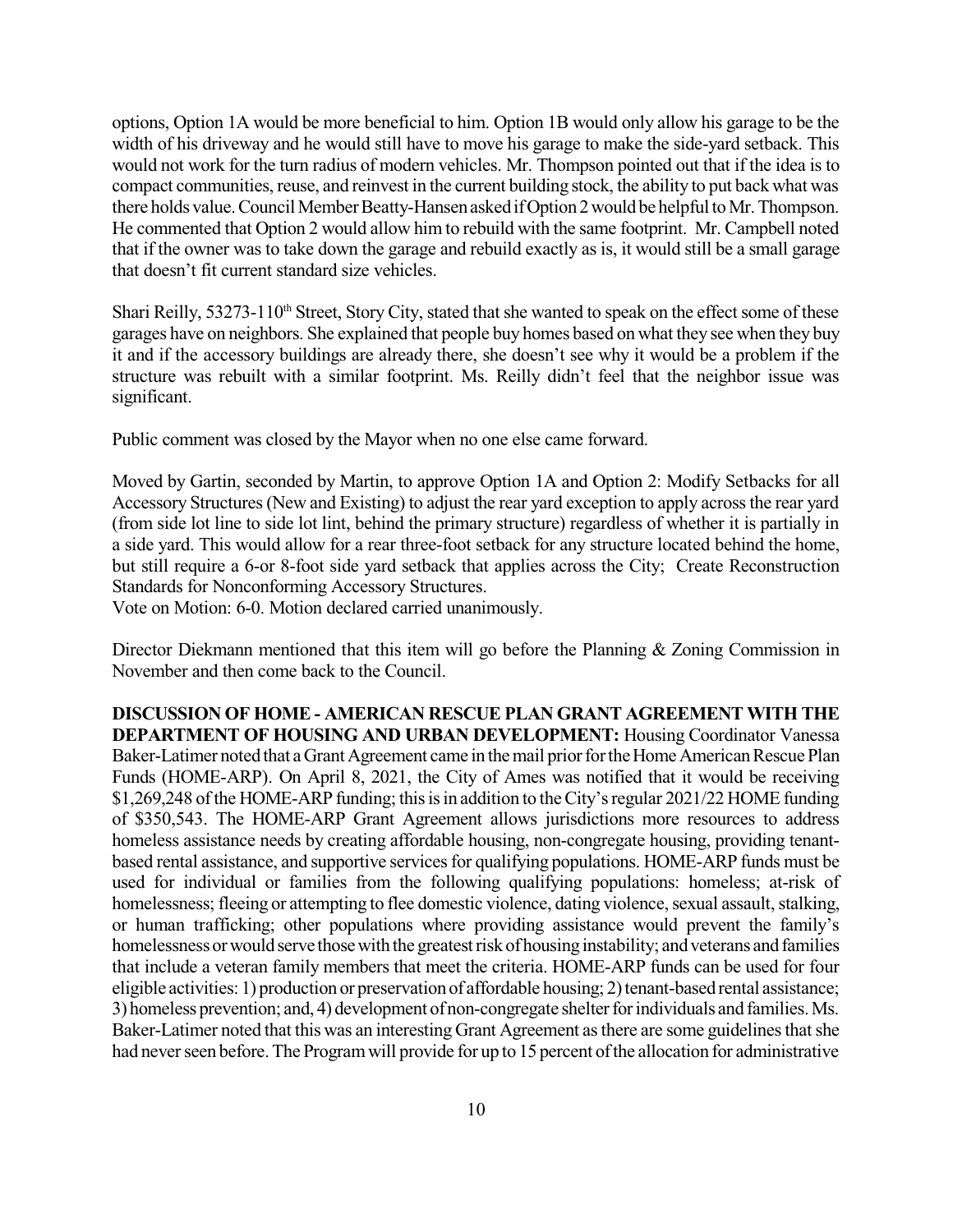and planning costs of the participating jurisdiction (PJ) and for subrecipients administering all or a portion of the Grant. She explained that the City may use up to five percent of its total award, approximately \$63,462, for administrative and planning costs once the Grant Agreement has been signed and returned to the designated field office. One of the greatest issues for this Grant is that the City would need to develop a HOME-ARP Allocation Plan that would need to be approved by HUD. She noted that she is currently in training to find out what can and can't be included in the Allocation Plan. The current 2021/22 CDBG/HOME Annual Action Plan would also need to be amended.

Ms. Baker-Latimer stated that there will be time for public feedback during the process. Over the next several weeks staff will be meeting with Legal, Finance, Purchasing, Inspections, Public Works, and other Departments for their support and assistance with the possible implementation of this Program. She noted that the City will have until September 3, 2030, to access the funds, and any remaining funds will be returned to the US Treasury.

Council Member Gartin asked if there was a possibility of there being any "strings attached" that staff was not aware of. Ms. Baker-Latimer noted that there was some language in the letter that she had never seen before that referenced that the Agreement would be a legally binding contract, that the City would be responsible for the entire administration of the Program, and if funds were not correctly spent, they would have to be paid back with non-federal funds. She noted that because it is HOME funding it will be a lot more complicated. Ms. Baker-Latimer will be going back to make sure that she fully understands all the idiosyncrasies and complexities of this Grant.

Council Member Gartin wanted to know if there were any requirements for a City match. Ms. Baker-Latimer noted that there is not any for the HOME-ARP funds. Mr. Gartin wanted to confirm that the City received the full Agreement, but just hadn't received all the rules. Ms. Baker-Latimer explained that the Agreement is separate from the rules as there are over 200 pages of rules. She mentioned that she is going through the training, but has not gone to Legal at this time. Mr. Gartin felt this was different from what the City has received before as they are asking for an Agreement to be signed when the City doesn't fully know all the rules yet. Ms. Baker-Latimer noted that there are basic rules and will be more stipulatory because of the categories. City Manager Steve Schainker mentioned that times are different and gave an example of the CARES funds that the City had received. Director Diekmann noted that the City is not going to spend the money before knowing what the City can and can't do with the funding.

Council Member Betcher wanted to know about the last bulleted item, "the purchase or development of non-congregate shelter for individuals and families experiencing homelessness," specifically asking if this was a brick and mortar item. It was confirmed that it would be a brick and mortar. Ms. Baker-Latimer noted that this Grant does not help anyone with buying a home or building a home.

City Manager Schainker inquired if this Grant would provide assistance with daycare. Ms. Baker-Latimer didn't think this one would cover daycare, but there is another grant that is coming from the State that may be able to help with daycare.

The Mayor stated that an email was received from Lauris Olson, and since she was unable to attend, he wanted to make sure Ms. Olson's questions were answered. The first question was if the City set the framework in terms of who the funds could be allocated to. Ms. Baker-Latimer stated she is not sure as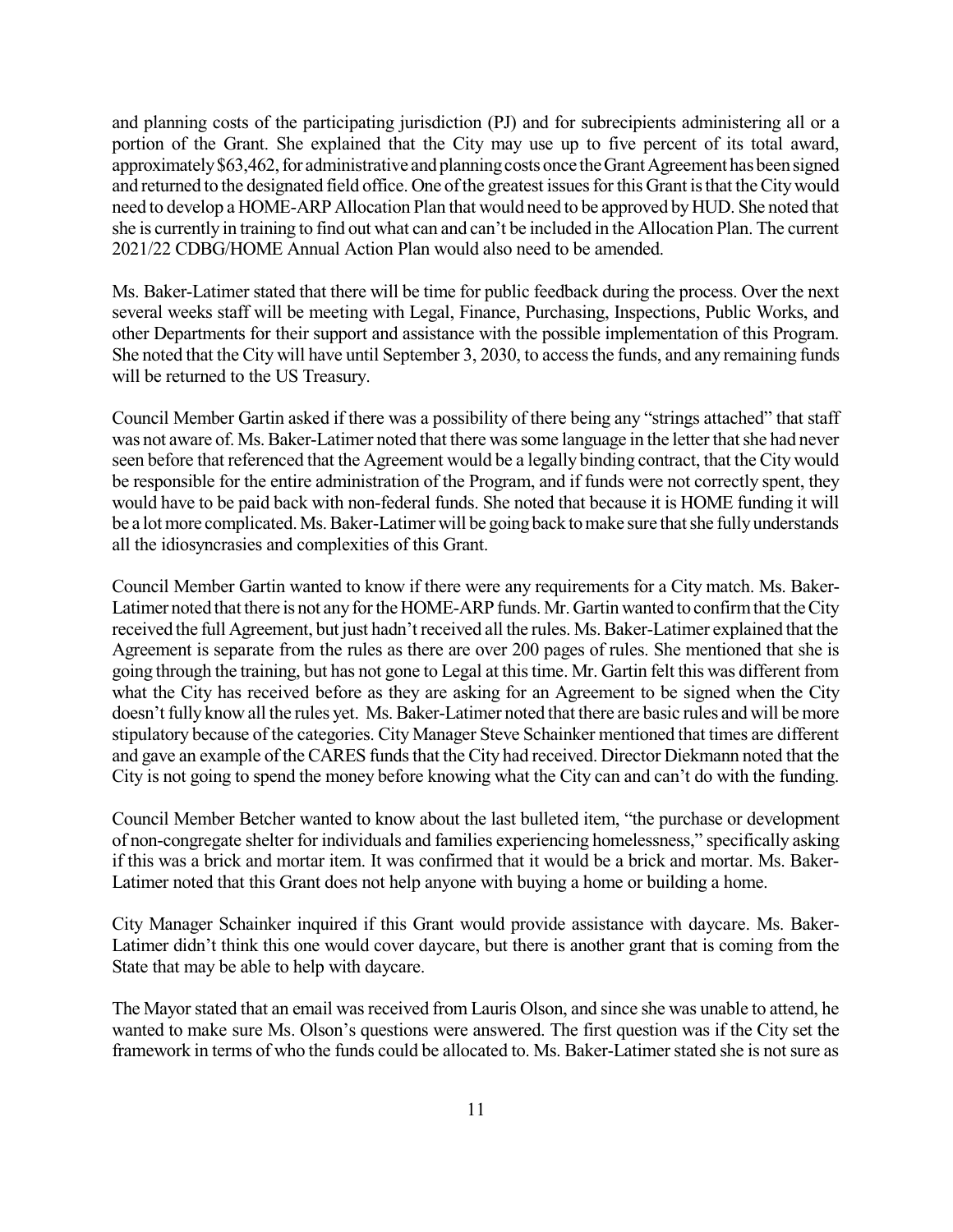that is yet to be determined. There will be plenty of time for public feedback. Mayor Haila mentioned that he will reply to Ms. Olson letting her know that the City would only be approving receiving the funds, and the rules/criteria would be determined later.

Mayor Haila opened public input

Richard Deyoe, 505-8th Street, #2, Ames, Iowa, asked if any other towns had received this type of funding. Ms. Baker said that all the entitlements in Iowa received their own specific funding. The State of Iowa received \$29 million that will be distributed to cities that are under 50,000.

The Mayor closed public input when no one else came forward to speak.

Moved by Junck, seconded by Corrieri, to adopt RESOLUTION NO. 21-542 authorizing the Mayor to sign the 2021 HOME Investment Partnerships- American Rescue Plan (HOME-ARP) Grant Agreement in the amount of \$1,269,248.

Roll Call Vote: 5-1. Voting Aye: Beatty-Hansen, Betcher, Corrieri, Junck, Martin. Voting Nay: Gartin. Resolution declared adopted, signed by the Mayor, and hereby made a portion of these Minutes.

Moved by Betcher, seconded by Corrieri, to direct staff to proceed with the next steps to create a HOME Allocation Plan and an Amendment to the City's 2021/22 CDBG/HOME Annual Action Plan. Vote on Motion: 5-1. Voting Aye: Beatty-Hansen, Betcher, Corrieri, Junck, Martin. Voting Nay: Gartin. Motion declared carried.

**AWARDINGCONTRACTTOA&BCONSTRUCTIONLTDOFHARPER,IOWA,TOMOVE THE EXISTING HOOP FRAMING FROM 700 E. 5 TH STREETTO309 CARNEGIE AVENUE AND ERECT A 50' X 200' HOOP BUILDING FOR COLD MATERIAL STORAGE IN THE AMOUNT OF \$63,662:** Mayor Haila declared the public hearing open. He closed the hearing after no one came forward to speak on this issue.

Moved by Beatty-Hansen, seconded by Junck, to adopt RESOLUTION NO. 21-543 awarding a contract to A & B Construction LTD of Harper, Iowa, to move the existing hoop framing from 700 E.  $5<sup>th</sup>$  Street to 309 Carnegie Avenue and erect a 50' x 200' hoop building for cold material storage in the amount of \$63,662.

Roll Call Vote: 6-0. Resolution declared adopted unanimously, signed by the Mayor, and hereby made a portion of these Minutes.

**HEARING ON VOLUNTARY ANNEXATION WITH NON-CONSENTING PROPERTY OWNERS LOCATED NORTH OF LINCOLN HIGHWAY AND WEST OF AMES CORPORATELIMITSTO BOONE COUNTY ALONG N. 500 TH:** Planning and Housing Director Kelly Diekmann mentioned that the initial petition was for one property, and the City Council voted to initiate the annexation of four parcels. State law permits a voluntary annexation to include up to 20% of the territory with non-consenting abutting property owners for the purpose of eliminating islands or creating more uniform boundaries. There are three parcels considered non-consenting as part of the annexation that are included in order to make uniform boundaries along North 500<sup>th</sup> Avenue. Staff is recommending approval to move forward; if City Council approves the annexation, the request will go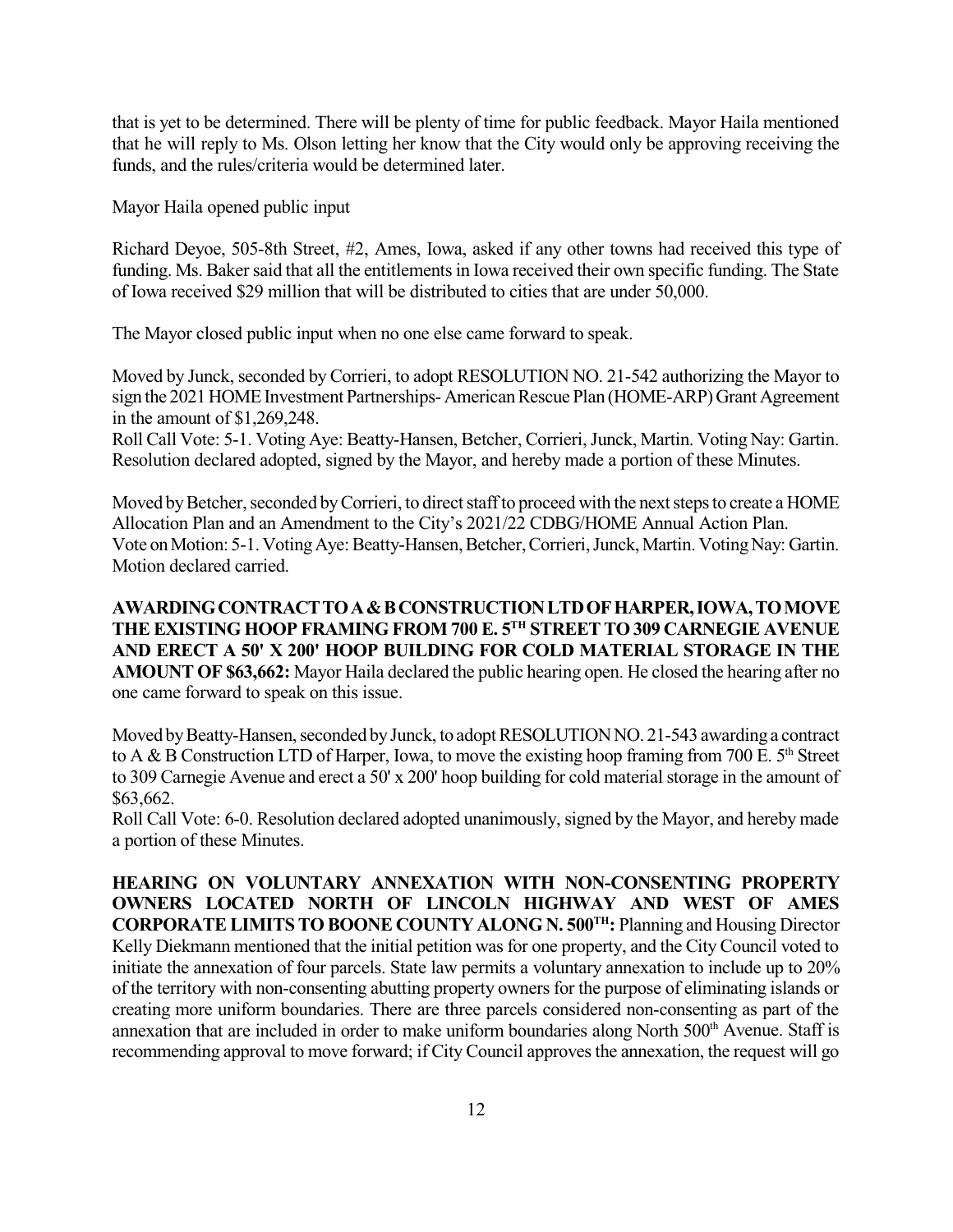before the City Development Board due to the 80/20 annexation process of including non-consenting property owners.

Council Member Beatty-Hansen asked why the Planning & Zoning Commission voted 3-1 to not approve the 80/20 annexation. Director Diekmann stated that he was at the meeting and didn't recall a discussion before the motion and when reviewing the minutes again, there were not any statements from the Commission as to why they voted "Nay."

The public hearing was opened by Mayor Haila. No one came forward to speak on this topic, and the hearing was closed.

Moved by Beatty-Hansen, seconded by Gartin, to adopt RESOLUTION NO. 21-544 approving the 80/20 annexation of four parcels and abutting rights-of-way, totaling 33.36 acres (rights-of-way acreage included in calculation), for the properties located immediately west of the Ames corporate limits and extending westward to the Boone County line along North 500<sup>th</sup> Avenue, in Washington Township, Story County, Iowa by finding that the proposed annexation is consistent with the Land Use Policy Plan and Urban Fringe Plan, and that the proposed annexation territory creates more uniform boundaries. Roll Call Vote: 6-0. Resolution declared adopted unanimously, signed by the Mayor, and hereby made a portion of these Minutes.

**ORDINANCE REMOVING ALL PARKING REQUIREMENTS FOR AUDITORIUMS, THEATERS, STADIUMS, AND ARENAS WITHIN THE DOWNTOWN SERVICE CENTER AND CAMPUSTOWN SERVICE CENTER ZONING DISTRICTS:** Moved by Beatty-Hansen, seconded by Junck, to pass on third reading and adopt ORDINANCE No. 4449 removing all parking requirements for auditoriums, theaters, stadiums, and arenas within the Downtown Service Center and Campustown Service Center Zoning Districts.

Roll Call Vote: 6-0. Ordinance declared adopted unanimously, signed by the Mayor, and hereby made a portion of these Minutes.

**ORDINANCE, AS PREVIOUSLY AMENDED, CREATING THE RESIDENT POLICE** ADVISORY COMMITTEE: Moved by Junck, seconded by Corrieri, to pass on third reading and adopt ORDINANCE No. 4450, as previously amended, creating the Resident Police Advisory Committee. Roll Call Vote: 6-0. Ordinance declared adopted unanimously, signed by the Mayor, and hereby made a portion of these Minutes.

**DISPOSITION OF COMMUNICATION TO COUNCIL:** Mayor Haila explained that there was one item for discussion, but also an email from Lorna Carroll about bike infrastructure. Council Member Gartin stated he had replied to Ms. Carrol letting her know about the Workshop on October 19, 2021.

AMemo fromCityManager Steve Schainker wasin response to anemail that theCouncilreceived from Susie Petra on September 14, 2021, requesting that the City Council consider altering how waste collection services are provided in the City of Ames.

City Manager Schainker noted that the City currently has an "open garbage" collection system. This is where citizens can pick their own garbage company, which can cause a lot of extra traffic, noise, and